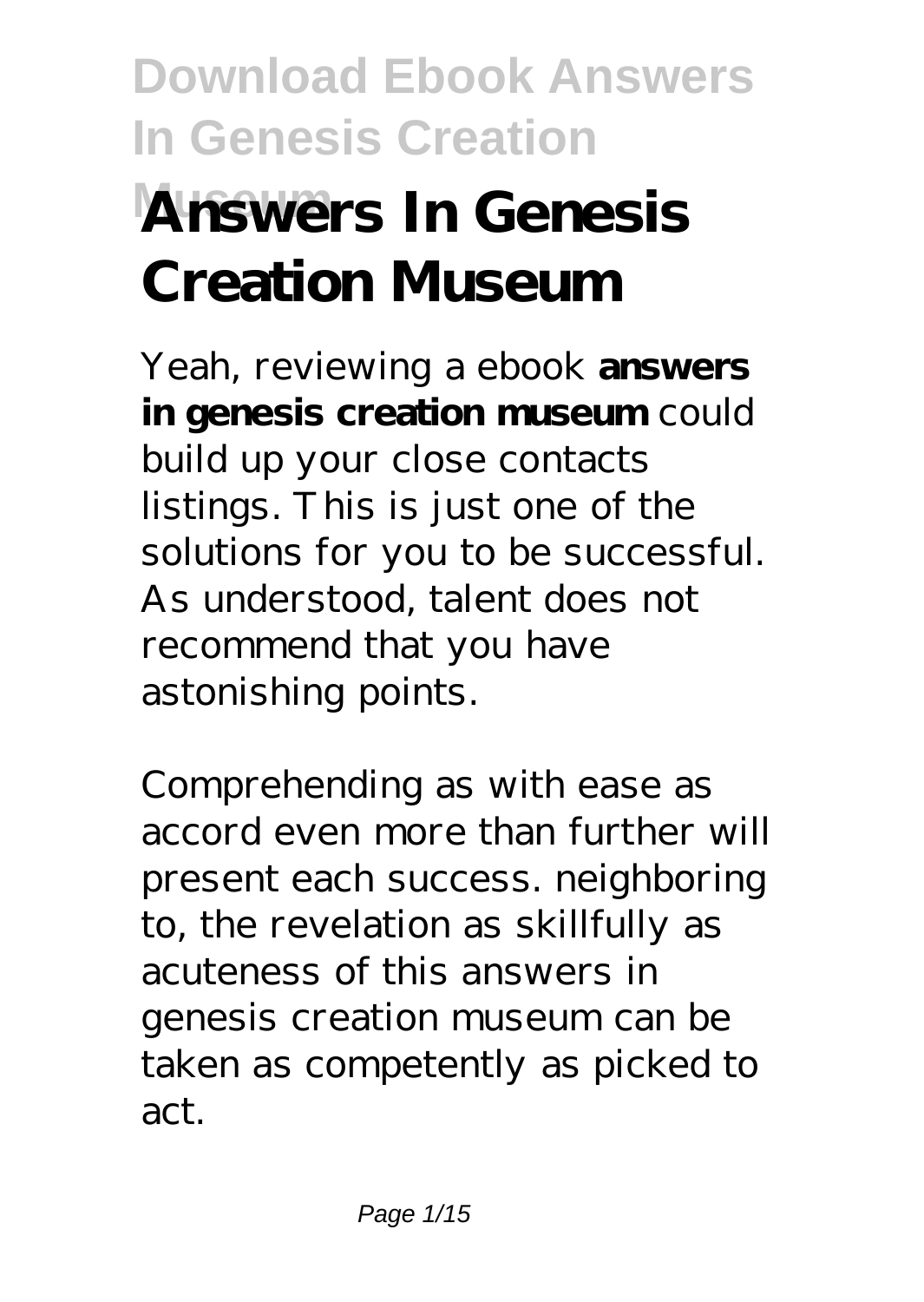Dinosaurs, Dragons, and the Bible - Creation Museum Live! | October 3, 2019 *Answers in Genesis Creation Museum Bill Nye Debates Ken Ham - HD (Official)* Ken Ham: Dinosaurs For Kids **Answers in genesis - The universe, Galaxies, Planets, Stars. The heavens declare the glory of God** Bill Nye Tours the Ark Encounter with Ken Ham *A Flood of Evidence: Do Creationists Believe in an Ice Age? The Creation Museum's Getting an Upgrade* **What Really Happened to the Dinosaurs?** Where Did All the Species Come From? - Creation Museum Live! | October 24, 2019 Neglected biblical clues to ancient history (Part 20) Science Confirms the Bible with Ken Ham Hugh Ross vs. Ken Ham - TBN Page 2/15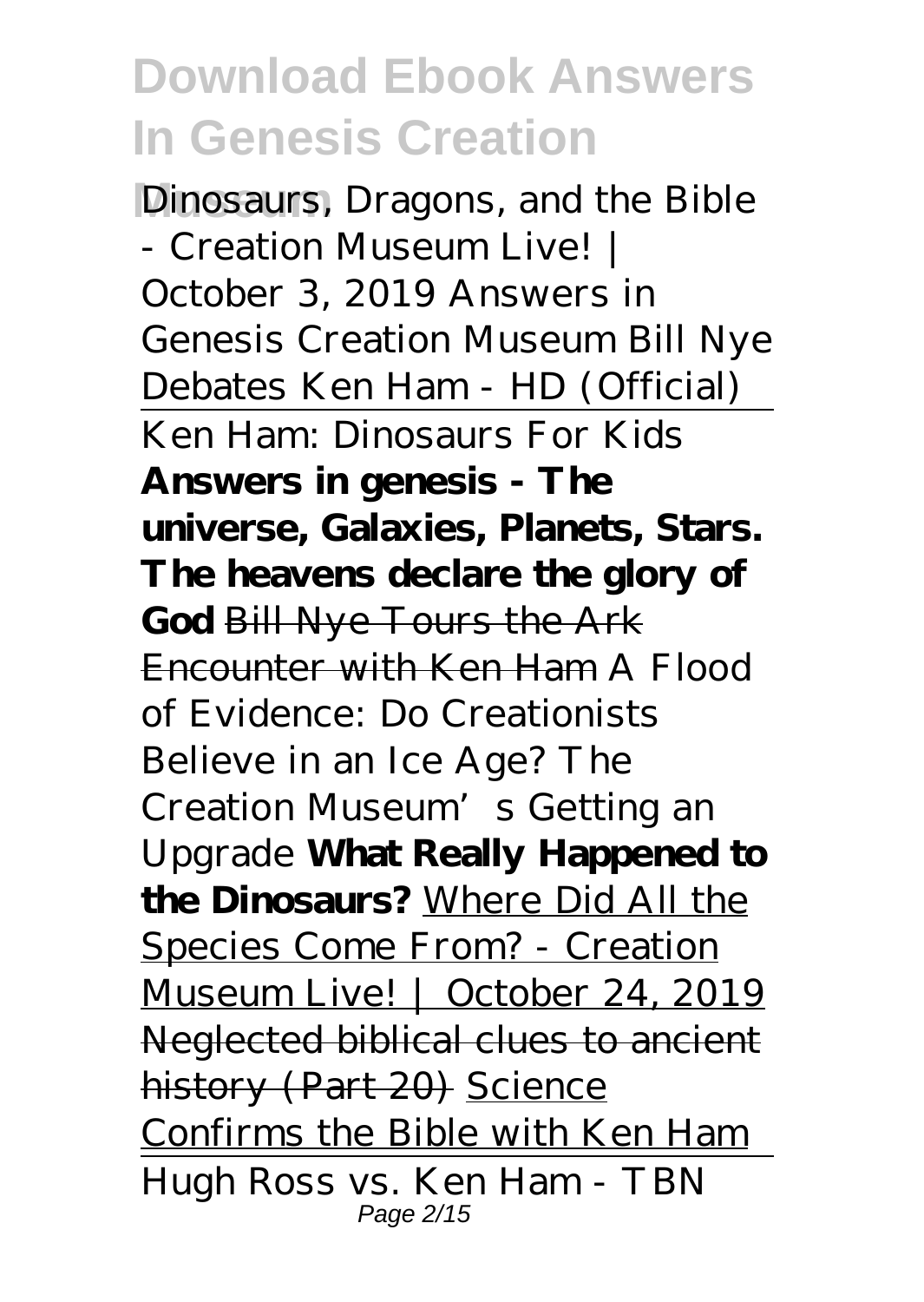DebateAtheists at the Creation Museum The Ark Encounter Kentucky

Science Confirms the Bible Bill Nye Ken Ham Debate Summed Up In Two Very Telling Answers Bill Nye the Science Guy's remarks after debate with Ken Ham*Dinosaurs, Genesis, and the Gospel* Misconceptions About Noah's Ark and the Flood with Tim **Chaffey** 

Ken Ham Responds to COVID-19 from a Christian Worldview Perspective*Ken Ham Shows the AMAZING Creation Museum! Were Dinosaurs on the Ark? with Bryan Osborne What About Aliens and UFOs?* Homeschooling at the Creation Museum **How To Memorize Scripture - Creation Museum: June 28, 2019** Neglected Page 3/15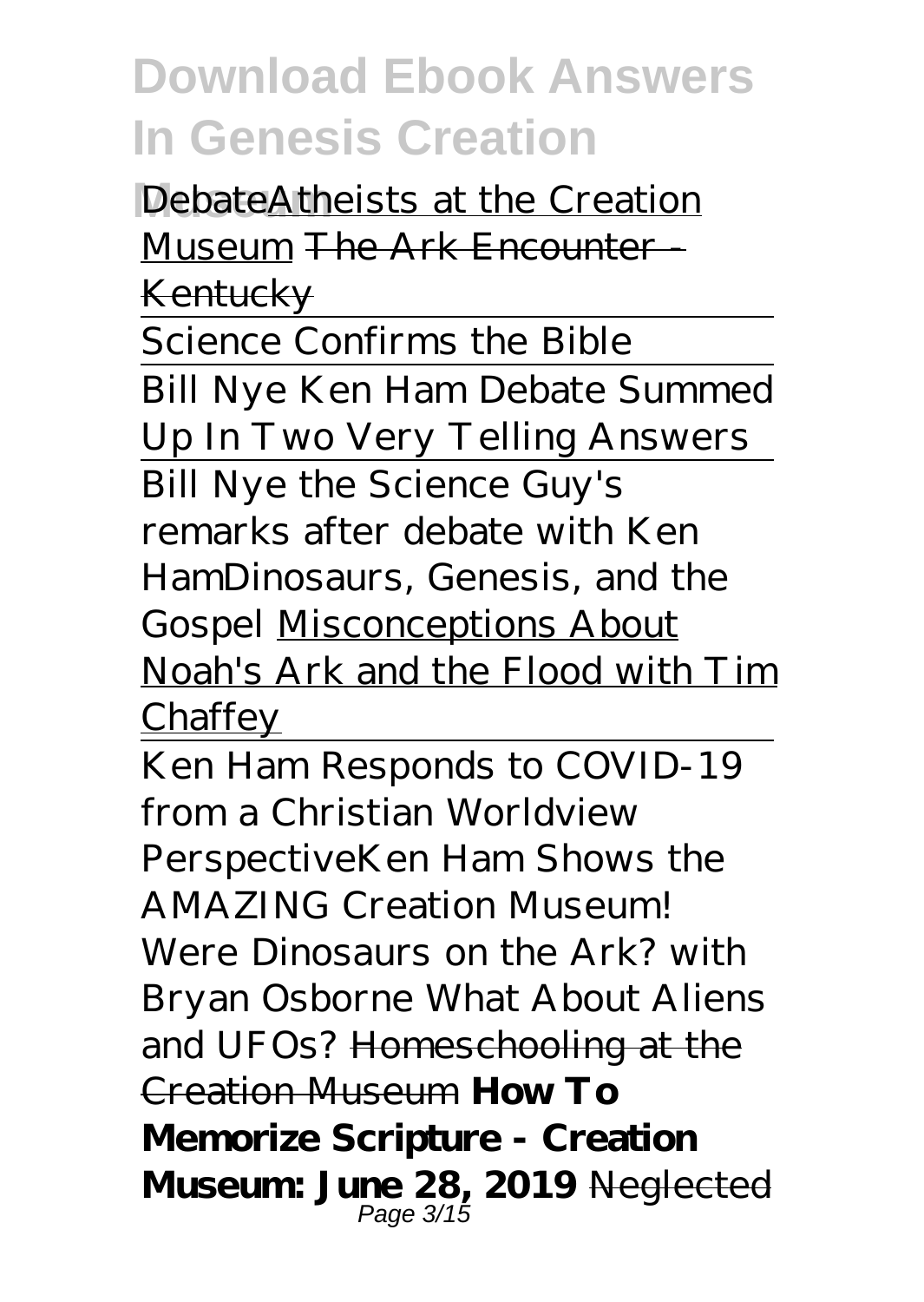**biblical clues to ancient history** (Part 20) Employment Opportunities at Answers in Genesis, the Creation Museum, and the Ark Encounter *Ken Ham Takes You on a Creation Museum Walkthrough* **Answers In Genesis - The New Answers - Video 1** Answers In Genesis Creation Museum

Answers in Genesis is an apologetics ministry, dedicated to helping Christians defend their faith and proclaim the gospel of Jesus Christ. Learn more Customer Service 800.778.3390

### Creation Museum | Answers in Genesis

Answers in Genesis opened Ark Encounter, a theme-park, in Grant County, Kentucky on July 7, 2016. Page  $4/15$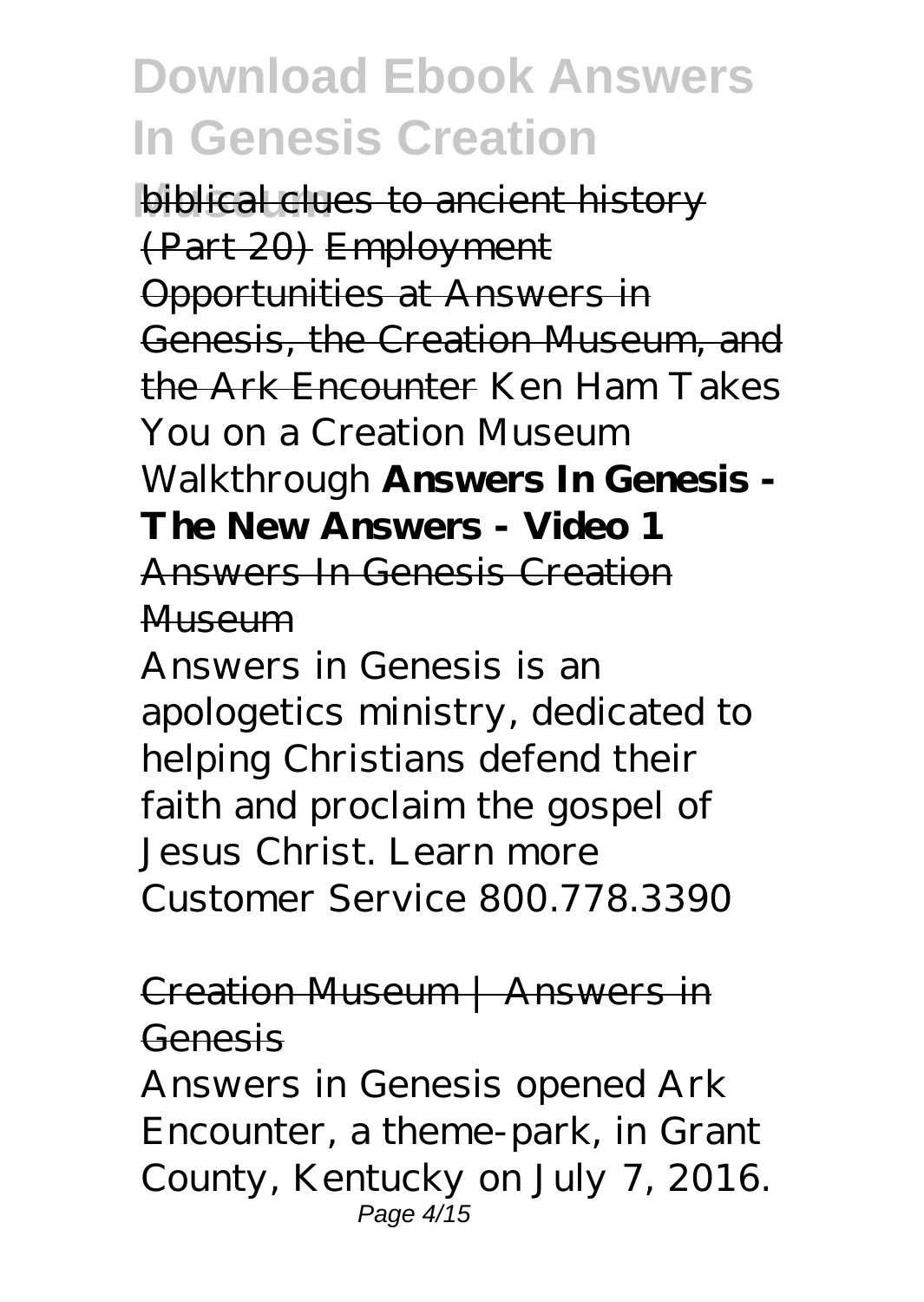**The centerpiece of the park is a** full-scale model of Noah's Ark at 510 feet (160 m) long and 81 feet (25 m) high. After a visit to Ark Encounter, Bill Nye, who had previously debated Ham, described his experience as "much more troubling or disturbing than [he] thought it would be" and stated that ...

Answers in Genesis - Wikipedia The Creation Museum is a Christian evangelistic outreach of Answers in Genesis, as is our sister attraction, the Ark Encounter. Located 40 miles from the museum in Williamstown, Kentucky, the Ark Encounter brings to life the Ark of Noah's day and equips visitors to understand the reality of the Page 5/15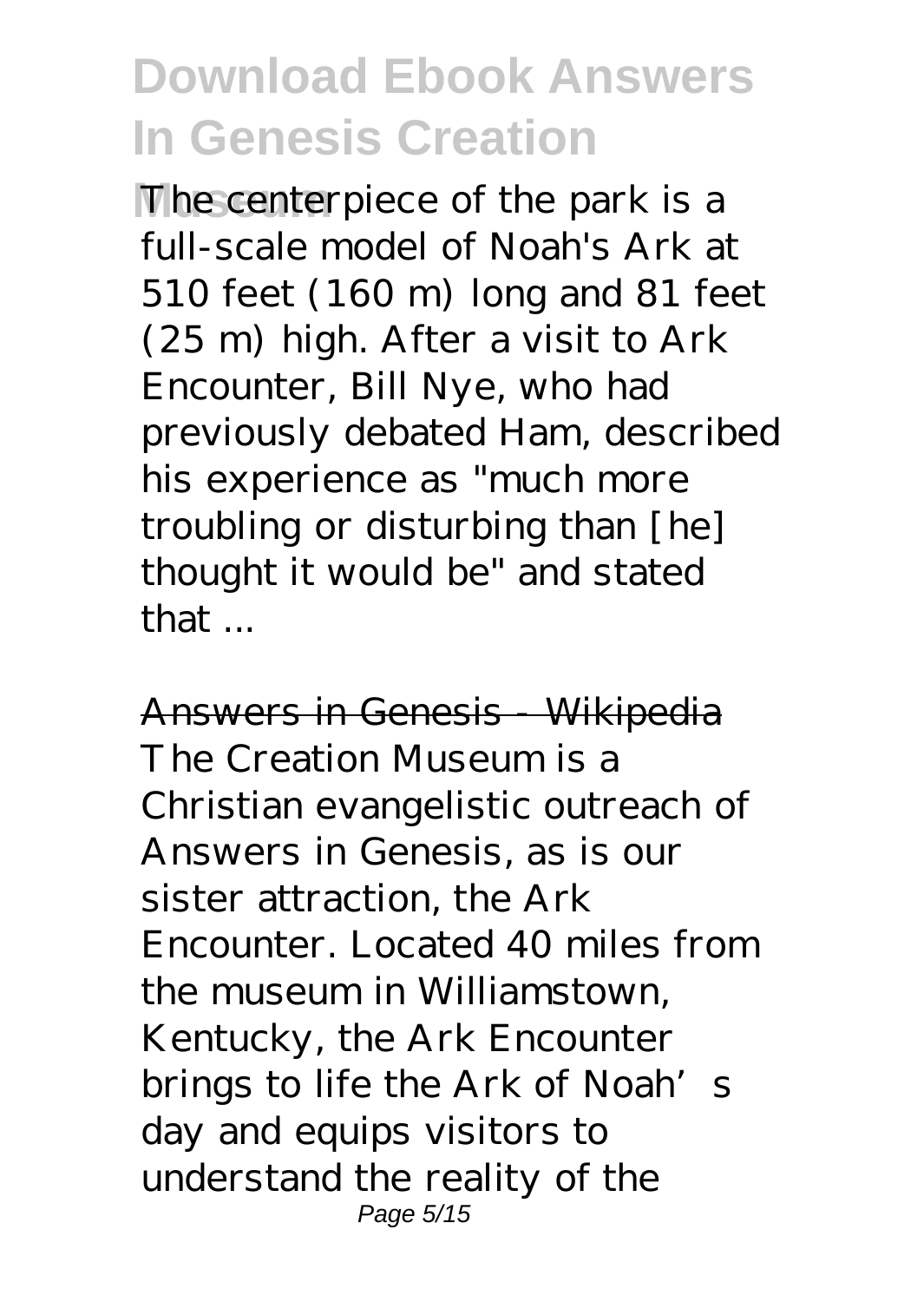events recorded in the book of Genesis.

About the Creation Museum | Creation Museum Answers In Genesis Creation Museum. Petersburg, Kentucky. Creationist Christians have brought to America's roadsides a number of unique tourist attractions. The Answers In Genesis Creation Museum is the most opulent of all -- an umptymillion-dollar effort to make biblical creationism look like just any other modern science museum.

Answers In Genesis Creation Museum, Petersburg, Kentucky In the travel section of the New York Times today (Friday), an Page 6/15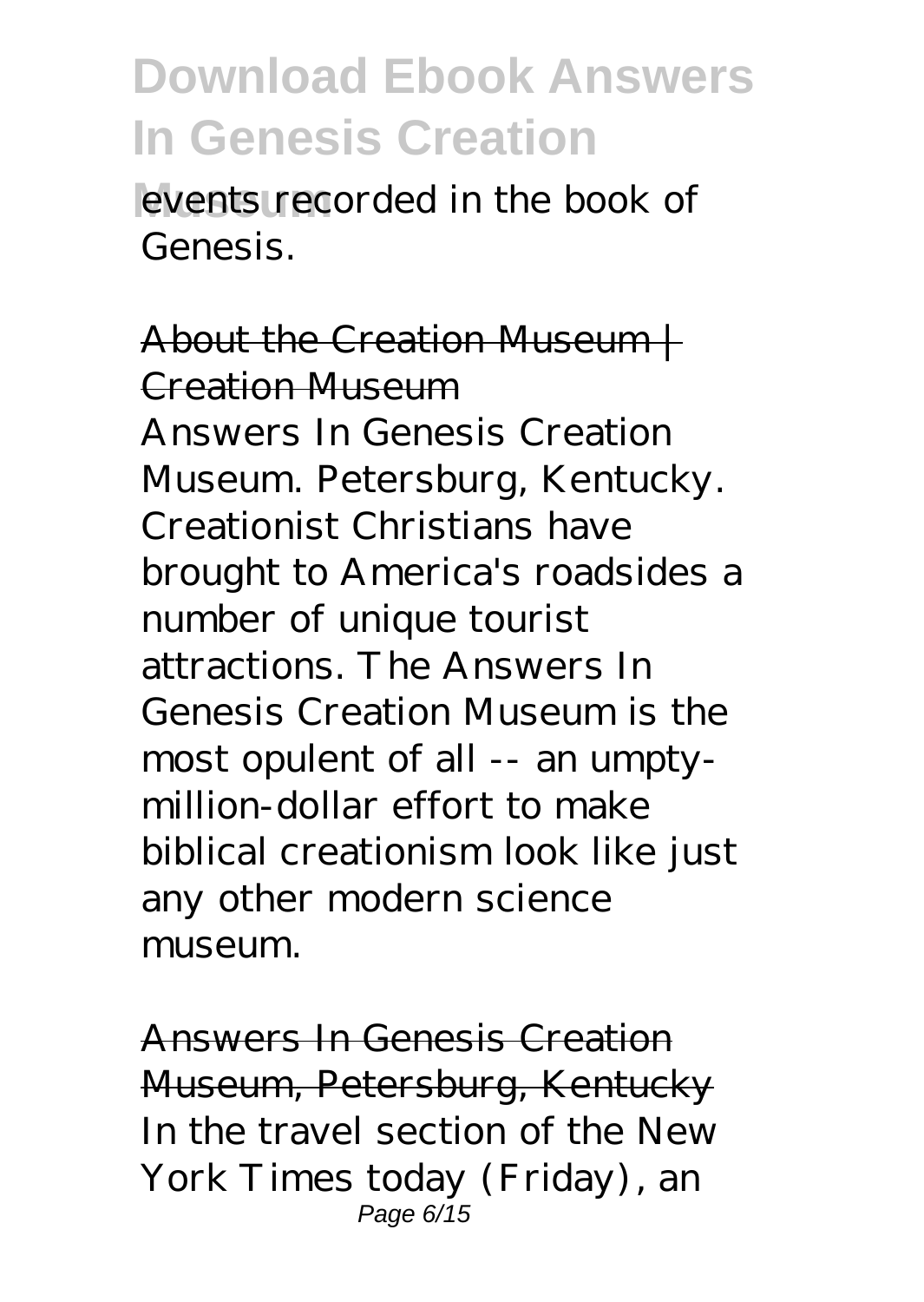**Museum** article appeared about Museums and evolution exhibits across America. The reporter also interviewed me about the Creation Museum. The article states: Evolution exhibits, a growing feature of science museums around the country, answer questions about human origins with explanations accepted by the great majority of scientists.

Creation Museum in New York Times | Answers in Genesis The Creation Museum has announced the addition of a \$1.2 million exhibit designed to answer the question: When Does Human Life Begin? The new exhibit titled "Fearfully and Wonderfully Made" was created by a team of artists, technicians and scientists using Page 7/15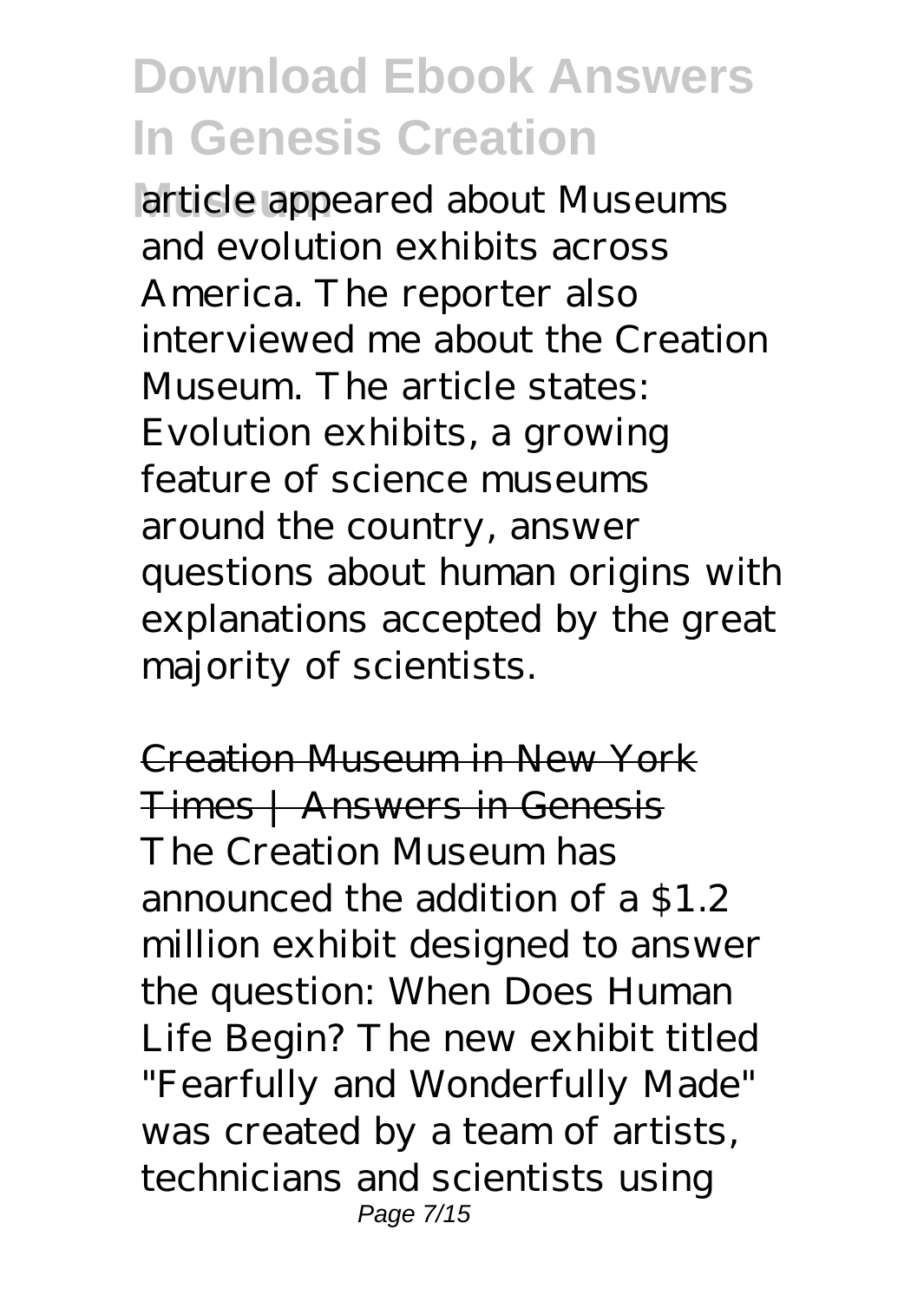**Museum** the latest scientific discoveries along with teachings from the Bible.

'Fearfully and Wonderfully Made': New Pro-Life Exhibit at ...

Places to Stay. Our partner hotels offer special rates for our guests. To receive these rates, book your hotel using the booking links below. If reserving over the phone, be sure to specifically request the Answers in Genesis, Creation Museum, and/or Ark Encounter rates.

Lodging | Creation Museum Creation Museum & Answers in Genesis. 2800 Bullittsburg Church Road Petersburg, KY 41080 (859) 727-2222 Visit Website | Send Email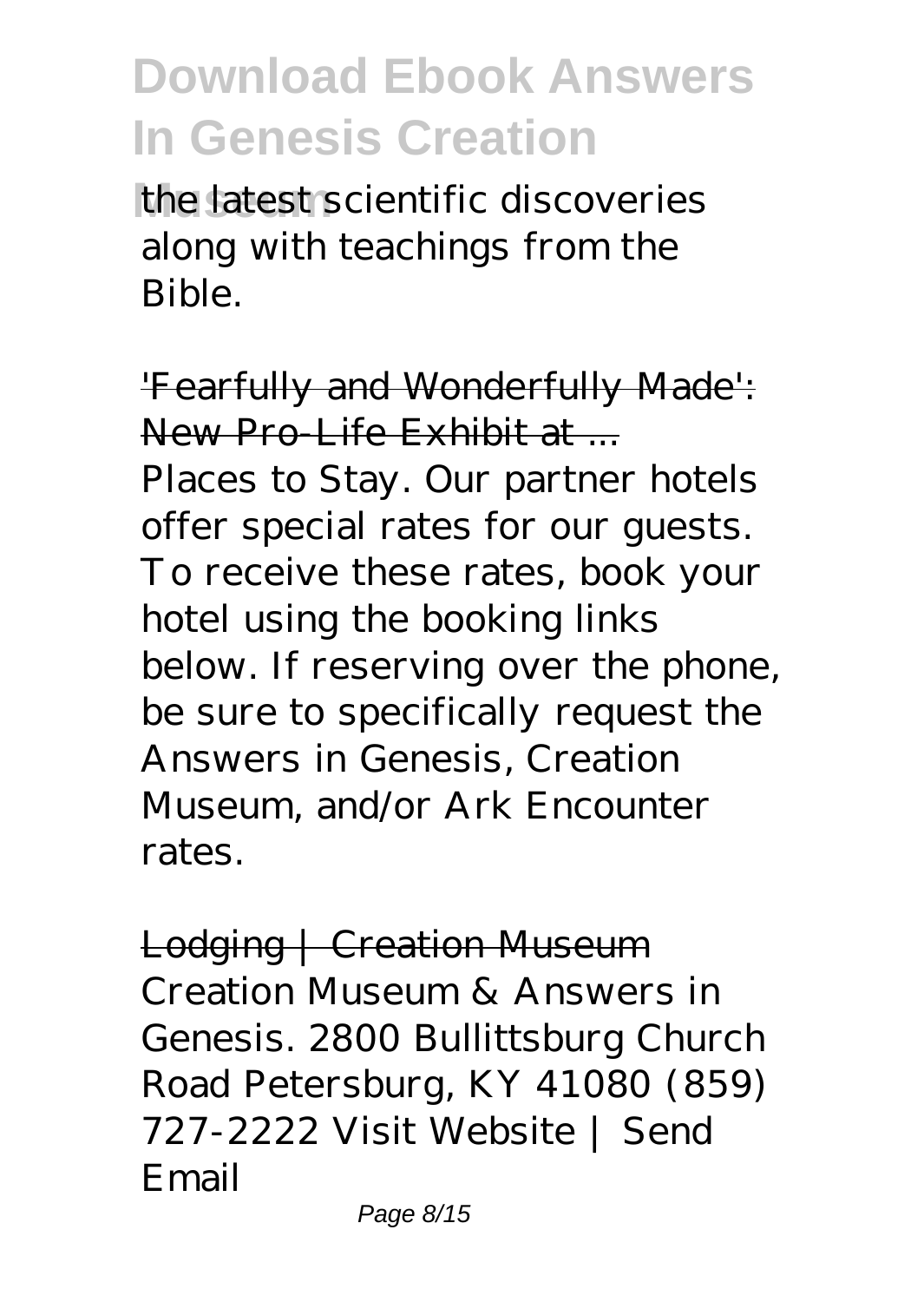### **Museum**

Creation Museum & Answers in Genesis meetNKY

The Answers In Genesis Creation Museum It begins at a tunnel. You step into the tunnel after seeing some examples of what sin has done to our planet and reading a promise that there is a solution to the sin problem.

Our Visit to the Answers In Genesis Creation Museum creationmuseum .org. The Creation Museum, located in Petersburg, Kentucky, United States, is a museum that is operated by the Christian creation apologetics organization Answers in Genesis (AiG). It promotes a pseudoscientific, young Earth creationist (YEC) explanation of Page 9/15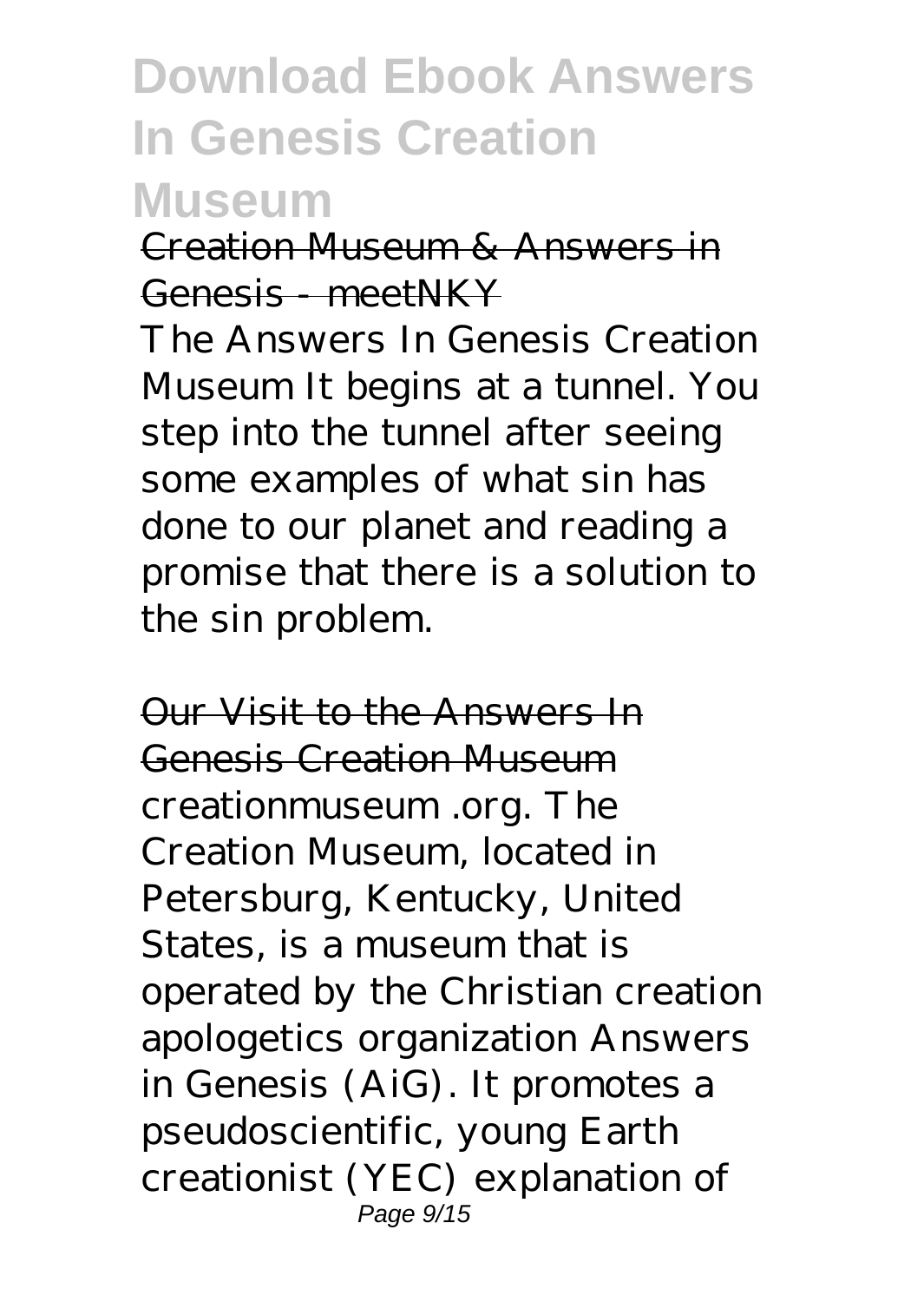the origin of the universe based on a literal interpretation of the Genesis creation narrative in the Bible .

Creation Museum - Wikipedia Answers.tv delivers live and ondemand video content from Answers in Genesis, an apologetics ministry dedicated to enabling Christians to defend their faith and to boldly proclaim the gospel of Jesus Christ. We focus particularly on providing answers to questions surrounding the book of Genesis, as it is the mostattacked book of the Bible.

#### Answers.tv

Creation Museum CEO Ken Ham told The Christian Post that he, along with the staff at Answers in Page 10/15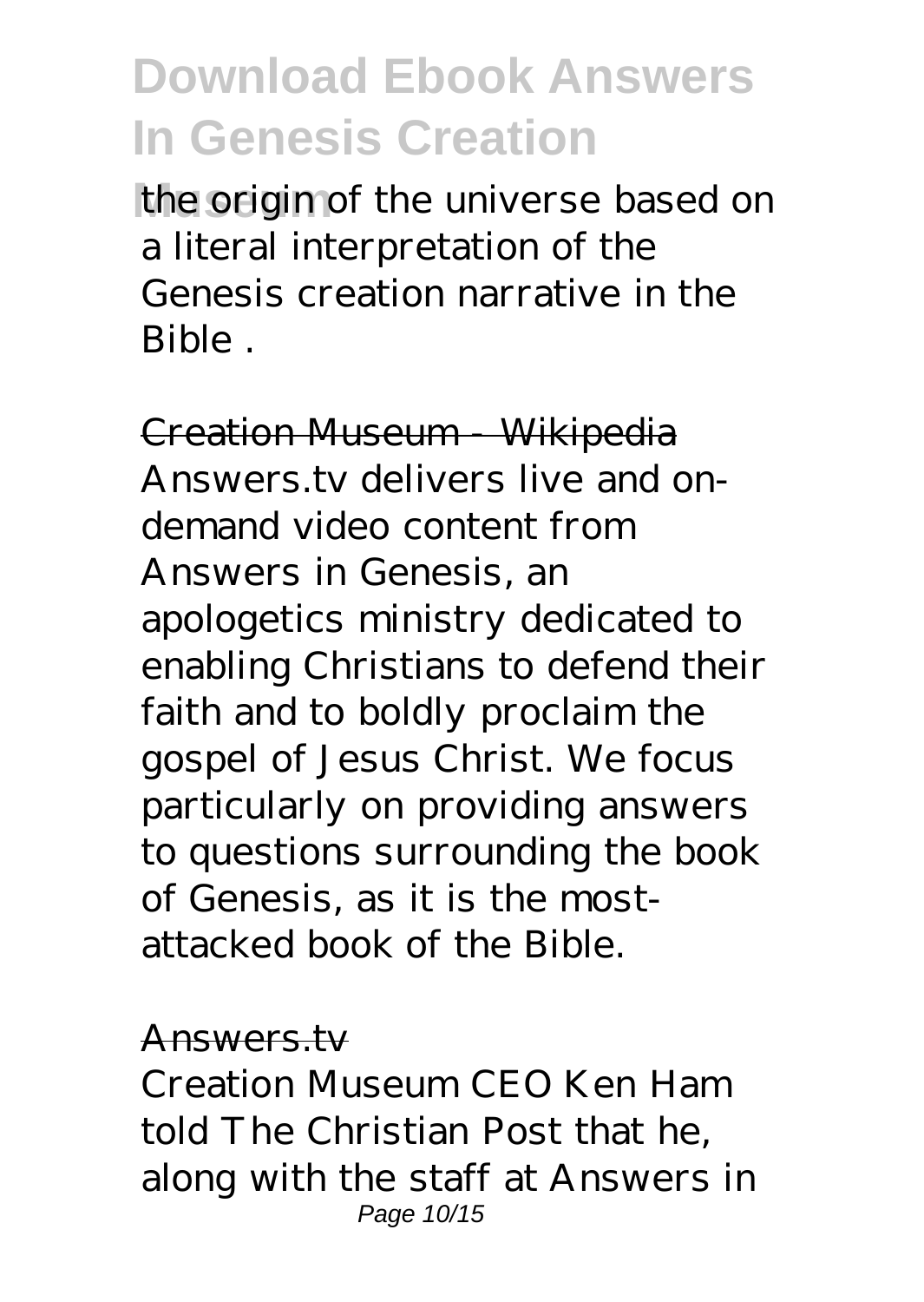Genesis, the ministry behind the museum, wanted to build a pro-life exhibit that would impact people from all walks of life. "As a ministry, we're all about biblical authority and a Christian worldview," he said.

Creation Museum opens pro-life exhibit - The Christian Post Answers.tv delivers live and ondemand video content from Answers in Genesis, the Ark Encounter, and the Creation Museum, that will equip you to boldly defend the truth of God's Word and the gospel of Jesus Christ.

Privacy Policy - Answers.tv Kentucky. : Answers In Genesis Creation Museum. Page 11/15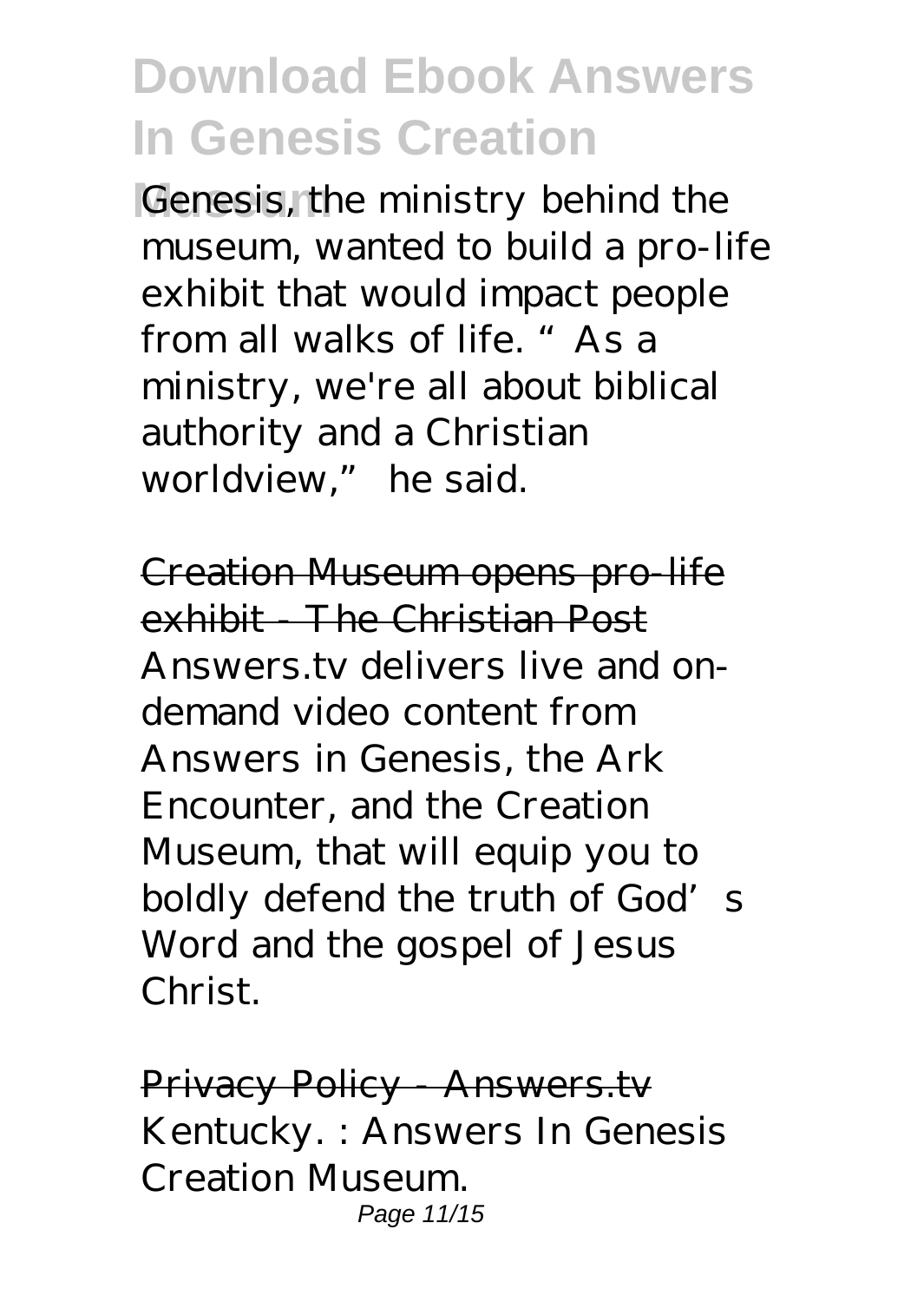**Museum** RoadsideAmerica.com Team Field Report. Address: 2800 Bullittsburg Church Rd, Petersburg, KY. Directions: On the northernmost bump of Kentucky, due west of Cincinnati, Ohio. I-275 west exit 11. Hwy 8 south, then a quick left onto Bullittsburg Church Rd.

Petersburg, KY - Answers In Genesis Creation Museum A quarter of total revenue, or \$5 million, came from admissions to the Creation Museum itself, which charges \$30 for adults. Answers reported museum attendance of 287,000 for Fiscal 2015, a slight...

See how Answers in Genesis finances its Creation Museum ... My, my uncle, & my two little cousins' visit to the Creation Page 12/15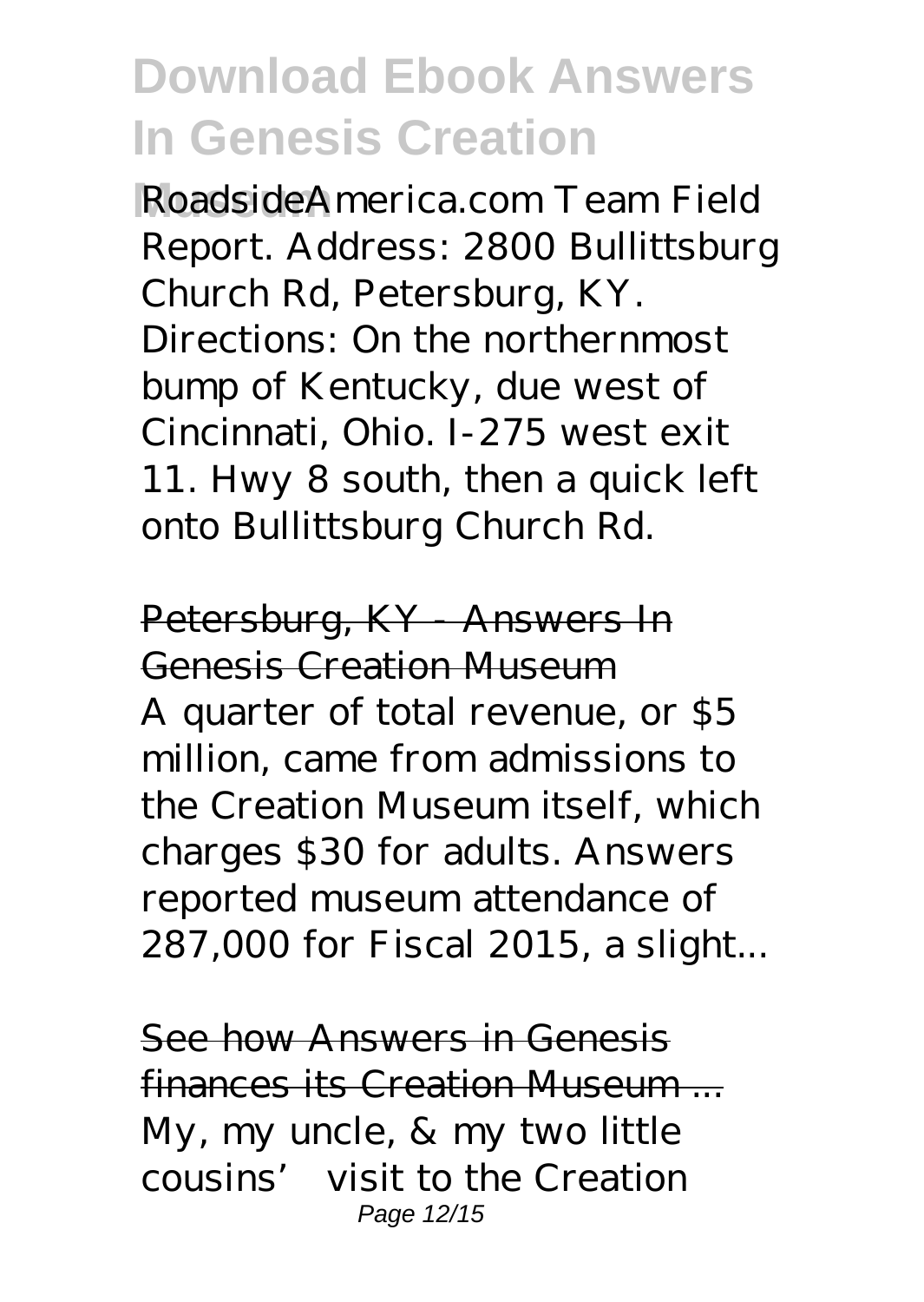**Museum** in Petersburg, Kentucky on October 19, 2020. We had a magnificent time. The staff was ama...

## Answers in Genesis' Creation Museum YouTube

As the host venue of the famous Ken Ham/Bill Nye debate and the headquarters of the influential ministry Answers in Genesis, the Creation Museum has quickly become the central symbol of conservative Christian resistance to mainstream science since it opened in 2007.

My Trip to the Creation Museum - Articles - BioLogos Answers in Genesis was live. October 24, 2019 · Creation or Evolution: Where Did All the Page 13/15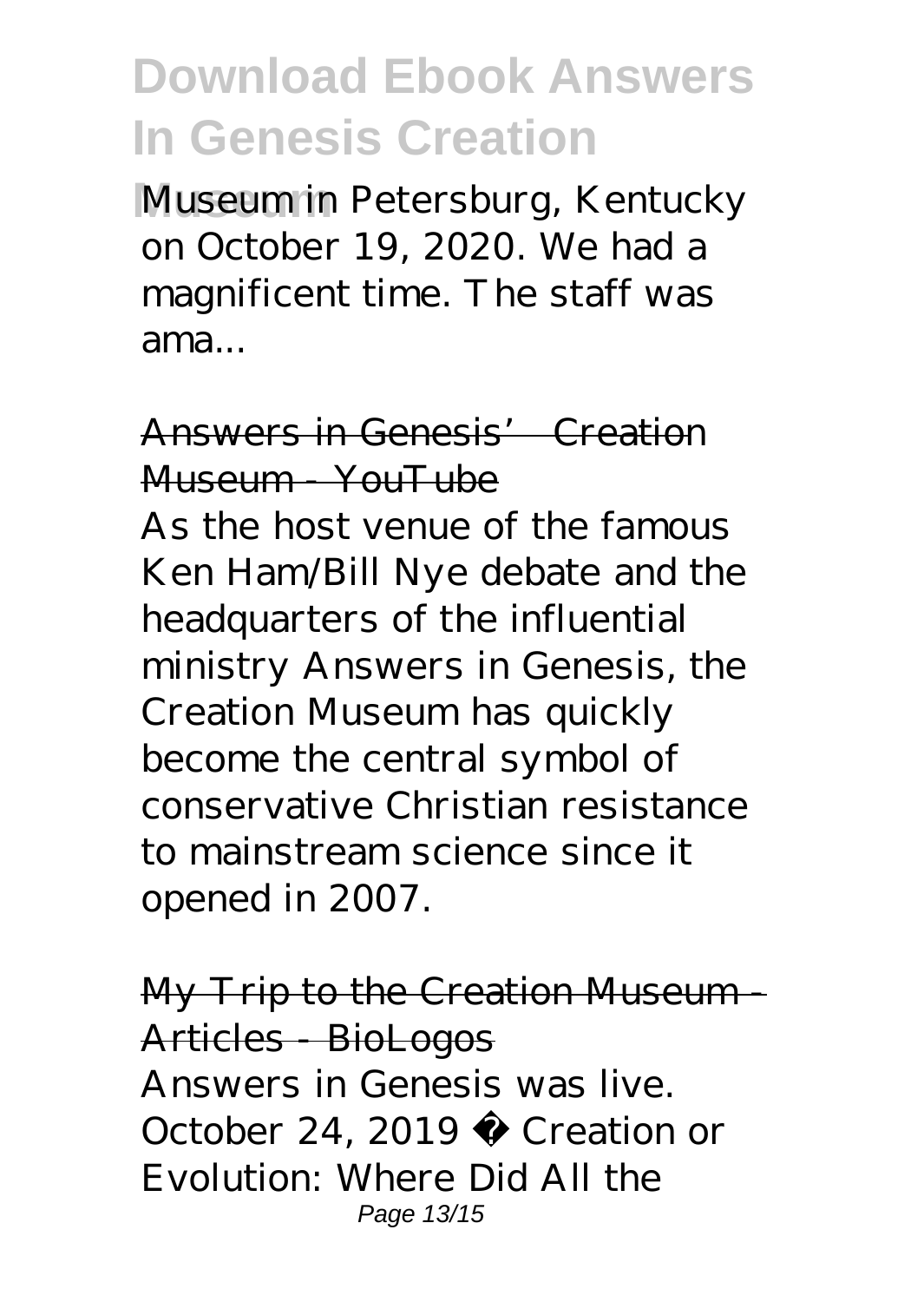**Species Come From? Karina** Altman. ... Broadcast live from the Creation Museum! 19K Views. Related Videos. 34:14. Dino-bird Dead End - Answers News: November 4, 2020. Answers in Genesis. 7K views · Today.

Answers in Genesis - Where Did All the Species Come From ... According to Ham, almost every ill of modern society can be traced to the widespread acceptance of evolution. Ham eventually decided to strike out on his own and start the Answers in Genesis (AIG) ministry. Soon after coming to Kentucky he was promoting his plans to build a "creation museum" with numerous dinosaur models.